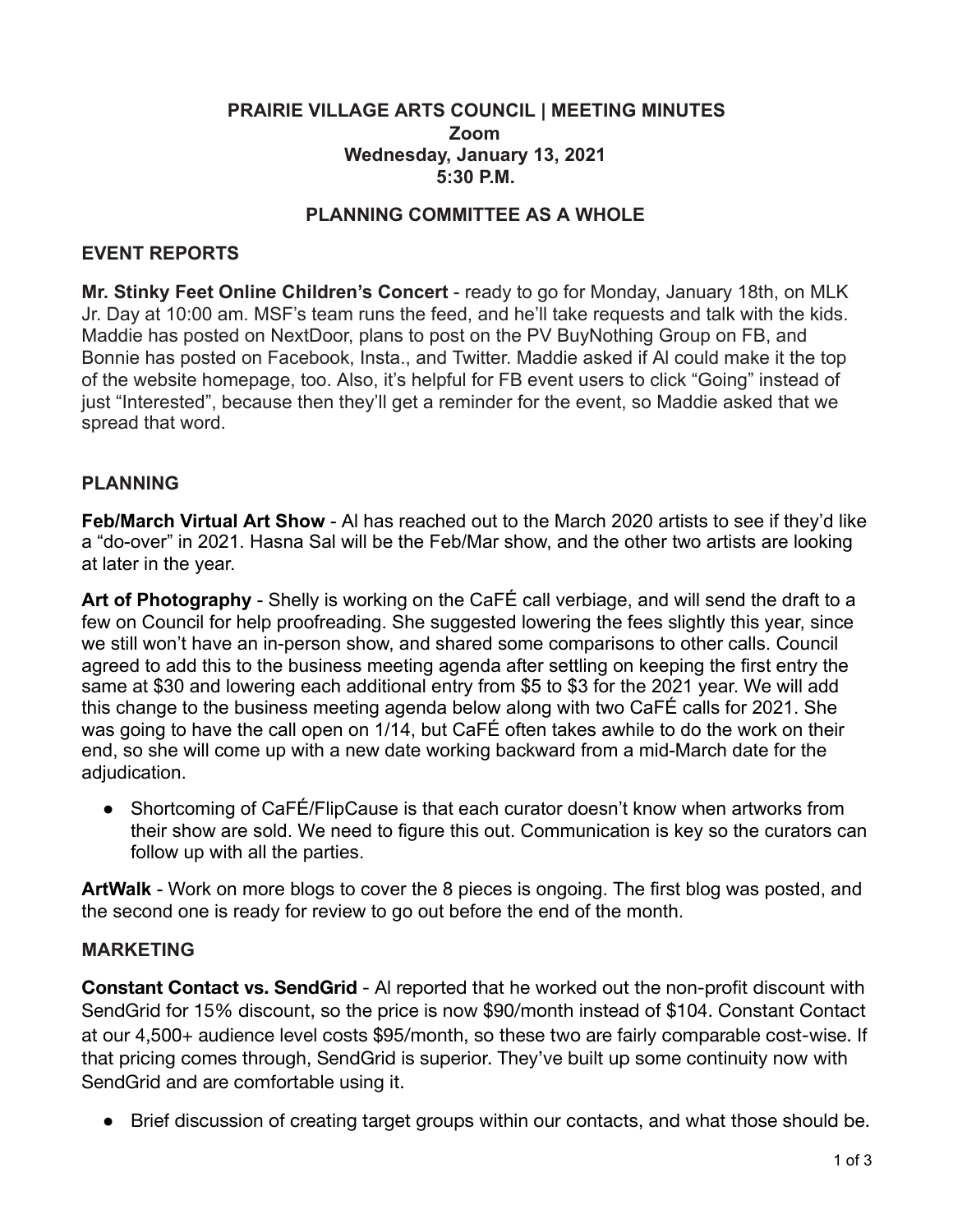• Last blog post had ~100 unsubscribes/bounces. Maddie said those were probably just voters from previous People's Choice contests.

**David Tai** - Bonnie updated Arts Council that a decision has been made above the committee level that we won't be renewing a contract with David for 2021.

**Wan Security service cancellation** - We are paid up with them through the end of April. We will start the cancellation process now. They currently host our custom coding and artspy emails on their servers, but we don't utilize the bulk of what they offer, so we'll migrate to someone else for those basic services. We need a comparison chart/list of options to decide where to move at the February meeting.

# **ASCAP**

Sheila updated the council on how ASCAP ( American Society of Composers, Authors and Publishers) works to ensure that artists and composers get compensated for their work when performed live or online by other organizations. We could get a basic license if and when we need it for \$365/year. We definitely want to support artists.

# **POSSIBLE NEXT EVENT**

Sheila suggested a musical event with a local violinist on President's Day, February 15th, of a similar format and at a similar time of day as the Mr. Stinky Feet event and focus this one on seniors and long term care facilities (LTCF) via Facebook Live again. Council liked this idea.Will add budget approval to the business meeting agenda. We can offer an honorarium TBD and she'll play for 30-40 minutes.

# **ONLINE ART SALES**

**Status of sales to date** - All art should be delivered and transactions complete. Dan to follow up with David Block to make sure he received his check.

**Sales tax** - The city policy is to take sales tax out of the collection, not added on top of the total. Jamie updated the FlipCause information to be accurate for now. Bonnie to confirm with Jamie if it just comes out of our portion or if it comes out of the whole sale (i.e. reducing the take-home amount for the artist.)

Having concluded the Planning Committee as a Whole, the meeting was adjourned at 6:34 P.M.

# **BUSINESS MEETING**

Our chairperson, Bonnie Limbird, called this evening's meeting to order at 6:34 pm. Council members present via Zoom were Dan Andersen, Sheila Evans, Betsy Holliday, Sherrod Taylor, Al Guarino, Julie Hassel, Shelly Trewolla, Jessie Cartwright, Maddie Kamphaus, and Bonnie Limbird.

After **Roll Call,** the **Agenda** was unanimously approved by the Committee after adding the starred\* items below.

**Public Participation** Nobody was present on the meeting for public participation,